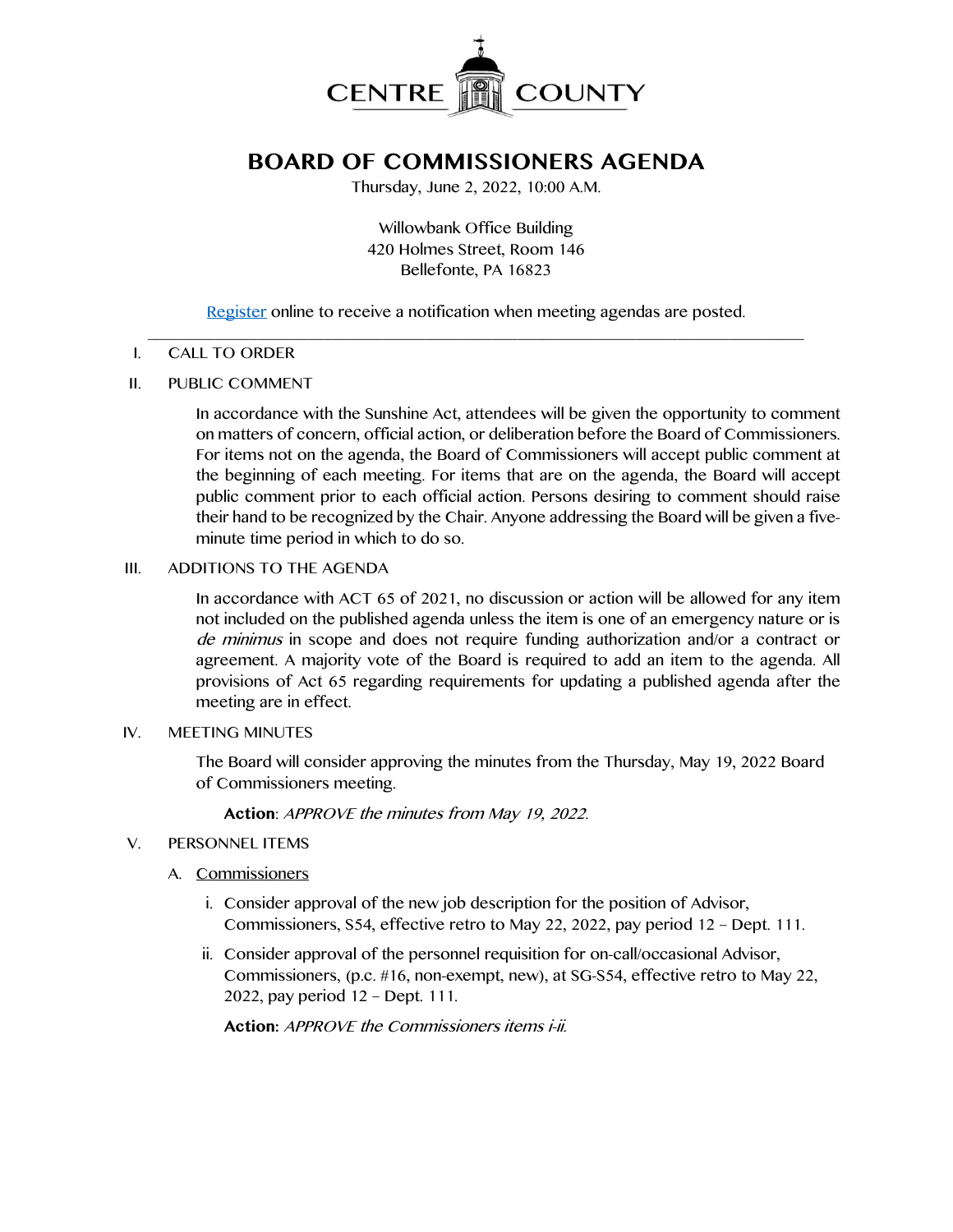# **BOARD OF COMMISSIONERS AGENDA THURSDAY, JUNE 2, 2022 PAGE 2**

B. Conservation District – Consider approval of extension #4 for the medical leave of absence for Daina Beckstrand, Nutrient Management Technician 2, Conservation District, (p.c. #08), effective retro from June 1, 2022, pay period 12 to (estimated) June 30, 2022, pay period 14 – Dept. 822.

# **Action:** APPROVE the leave of absence for Daina Beckstrand.

- C. Correctional Facility
	- i. Consider approval of the appointment for Shakeema L. Simmons, full-time Kitchen Supervisor, Correctional Facility, (p.c. #81, non-exempt, replacing G. Port), at SG-N13A(01)--\$18.49/hour, effective June 13, 2022, pay period 13. Conditional upon satisfactory completion of pre-employment requirements. Salary budget savings for 2022 \$4,380, annualized salary impact for 2023 \$2,808 - Dept. 333.
	- ii. Consider approval of the personnel requisition for full-time Corrections Officer, Correctional Facility, (p.c. #47, non-exempt, replacing C. Quigley), at SG-N10, effective retro to May 24, 2022, pay period 12 – Dept. 333.
	- iii. Consider approval of the medical leave of absence for John Mohler, Corrections Officer, Correctional Facility, (p.c. #61), effective retro from May 24, 2022, pay period 12 to June 2, 2022, pay period 12 – Dept. 333.

# **Action:** APPROVE the Correctional Facility items i-iii.

D. District Attorney – Consider approval of the revisions to the job description for the position of Assistant District Attorney, District Attorney, S54, effective June 2, 2022, pay period 12 – Dept. 221.

**Action:** APPROVE the revisions to the job description for Assistant District Attorney.

- E. Emergency Communications 911
	- i. Consider approval of the appointment for Paul D. Styer, full-time 911 Dispatcher Public Safety Telecommunicator, Emergency Communications 911, (p.c. #12, nonexempt, replacing D. Roettger), at SG-N09E(05)--\$20.66/hour, effective June 6, 2022, pay period 13. Salary budget savings for 2022 \$15,673, annualized salary impact for 2023 \$4,161 - Dept. 354.
	- ii. Consider approval of the promotion for Abigail Dale, on-call/occasional 911 Dispatcher Public Safety Telecommunicator, Emergency Communications 911, (p.c. #28, non-exempt) to full-time 911 Dispatcher Public Safety Telecommunicator, Emergency Communications 911, (p.c. #14, non-exempt, replacing L. Morningstar), effective June 27, 2022, pay period 14 (No change in pay rate). Salary budget savings for 2022 \$17,326, annualized salary impact for 2023 \$4,161 - Dept. 354.

**Action:** APPROVE the Emergency Communications 911 items i-ii.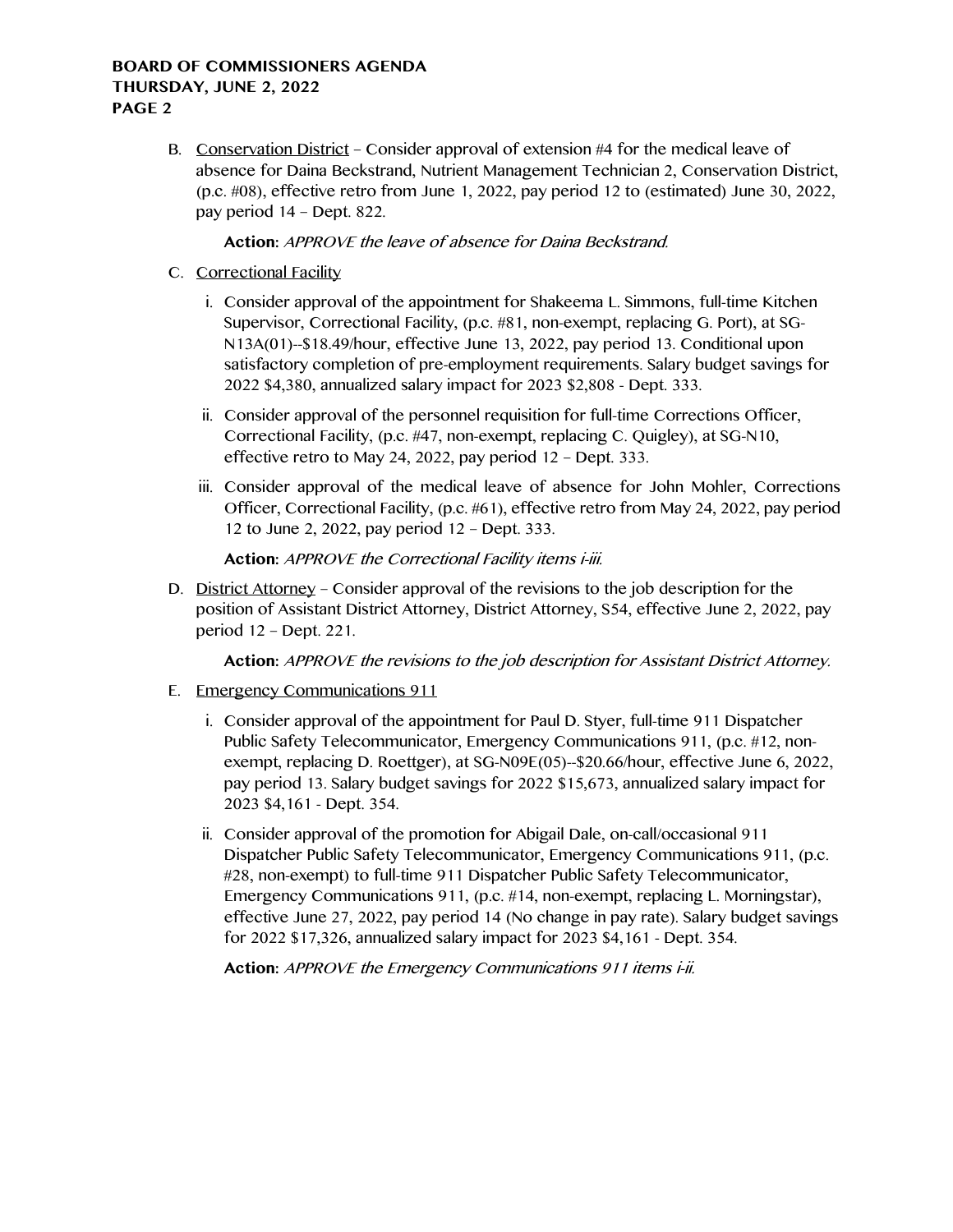# **BOARD OF COMMISSIONERS AGENDA THURSDAY, JUNE 2, 2022 PAGE 3**

- F. Human Services
	- i. Children & Youth Services
		- 1. Consider approval of the appointment for Tanessa R. Laird, full-time Department Clerk 3 (75) C&YS, Children & Youth Services, (p.c. #50, nonexempt, replacing P. Donahay), at SG-N08A(01)--\$14.79/hour, effective June 6, 2022, pay period 13. Conditional upon satisfactory completion of preemployment requirements. Salary budget savings for 2022 \$1,946, annualized salary savings for 2023 \$1,131 - Dept. 511.
		- 2. Consider approval of the personnel requisition for full-time Caseworker 2, C&YS, (p.c. #13, non-exempt, replacing A. Commerer), at SG-N13, effective retro to May 26, 2022, pay period 12 – Dept. 511.
		- 3. Consider approval of the personnel requisition for full-time Caseworker 3, C&YS, (p.c. #47, non-exempt, replacing M. Greene), at SG-N15, effective retro to May 26, 2022, pay period 12 – Dept. 511.

**Action:** APPROVE the C&YS items 1-3.

ii. MH/ID/EI-Drug & Alcohol – Consider approval of the personnel requisition for fulltime D&A Case Management Specialist, MH/ID/EI-Drug & Alcohol, (p.c. #04, nonexempt, replacing K. Harter), at SG-N12, effective retro to May 27, 2022, pay period 12 – Dept. 562.

**Action:** APPROVE the personnel requisition for MH/ID/EI-Drug & Alcohol.

iii. Transportation – Consider approval of the personnel requisition for full-time Vehicle Operator, Transportation, (p.c. #06, non-exempt, replacing D. Campbell), at SG-N04, effective retro to May 25, 2022, pay period 12 – Dept. 531.

**Action:** APPROVE the personnel requisition for Transportation.

G. Public Defender – Consider approval of the promotion/change in title for Rebecca Bain, from full-time Law Clerk, Public Defender, (p.c. #15, non-exempt, 75 hour), at SG-N16A(01)--\$21.19/hour to full-time Assistant Public Defender, Public Defender, (p.c. #15, exempt, 80 Hour), at SG-S54A(01)--\$24.76/hour, effective June 5, 2022, pay period 13. Salary budget savings for 2022 \$6,647, annualized salary savings for 2023 \$978 - Dept. 132.

**Action:** APPROVE the promotion/change in title for Rebecca Bain.

# VI. REPORT ON JUDICIAL PERSONNEL ITEMS

- A. Court Administration
	- i. President Judge Pamela Ruest has approved the personnel requisition for full-time Administrative Assistant, Court Administration, (p.c. #11, non-exempt, replacing C. Evans), at SG-N11, effective May 31, 2022, pay period 12 – Dept. 271.
	- ii. President Judge Pamela Ruest has approved the personnel requisition for full-time Criminal Court Coordinator, Court Administration, (p.c. #31, non-exempt, replacing J. Davy), at SG-N10, effective May 31, 2022, pay period 12 – Dept. 271.